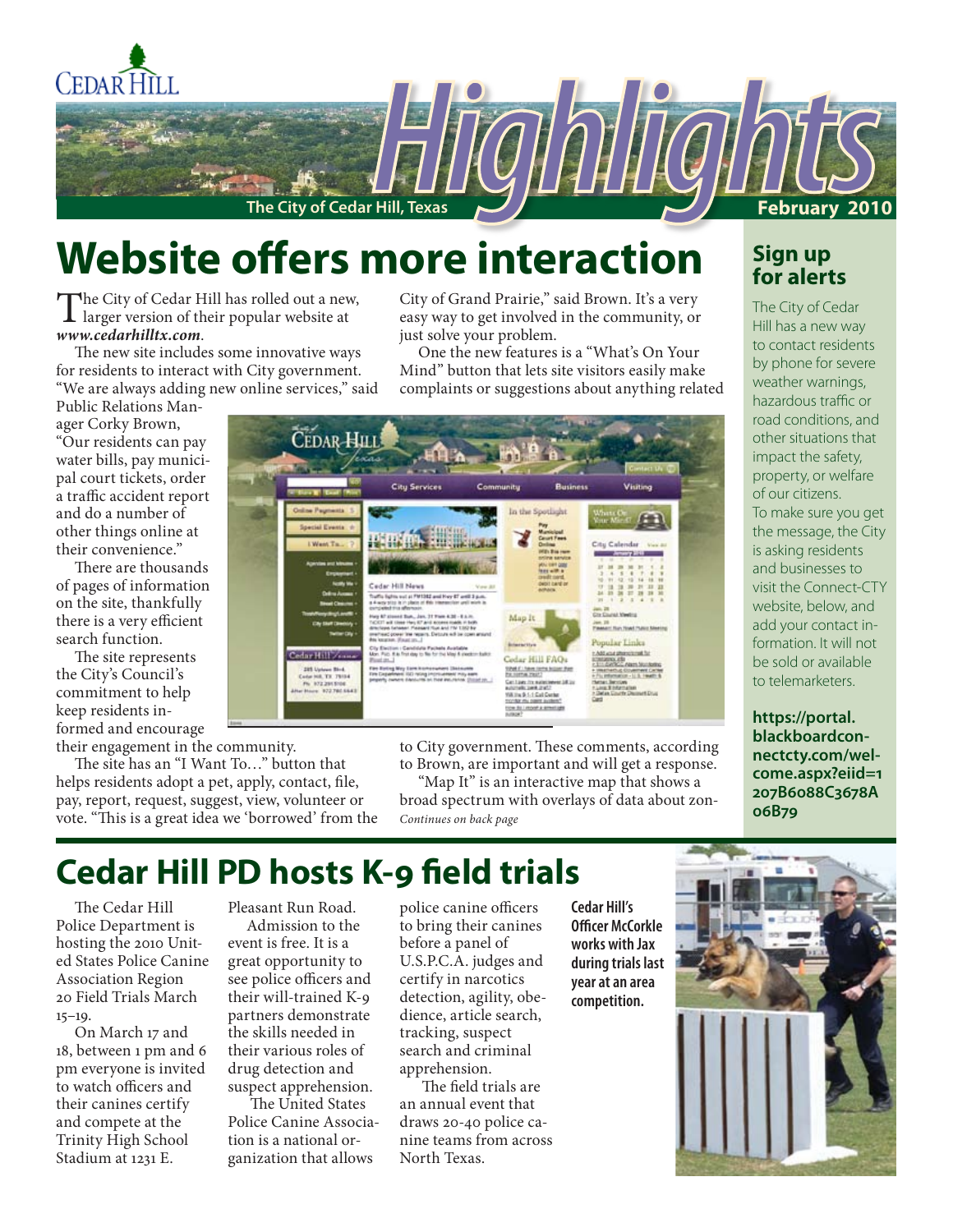

## **Santa makes it a 'grand' Christmas**

 $A<sub>donor</sub>$  identified as "Santa" included a check for over \$1,000 in a Christmas card sent to the Tri-City Animal Shelter and Adoption Center in Cedar Hill.

"Santa" wrote that he was saddened by the loss of one of his pets during the past year, yet happy to welcome a new rescued pet. Apparently Santa's new pet came from the Tri-City Animal Shelter.

Shelter Manager Alissa Prelis said this card and donation are similar to a gift re-

ceived last year. "Last year it was a heartwarming surprise" she said, "and we were amazed to receive another generous gift this year."

"What a wonderful way to support a very worthy cause." said Corky Brown, Public Relations Manager for the City of Cedar Hill. "With city budgets as tight as they are, this donation to benefit our furry little residents is very much appreciated. It is encouraging to see people who are committed and involved in their communities."

The Tri-City Ani-

mal Shelter serves Cedar Hill, DeSoto and Duncanville and is funded by all three cities. A new building for the Shelter opened earlier this year.

 The Tri-City Animal Shelter is at 1150 E. Pleasant Run Road in Cedar Hill.

Hours are 10 a.m. to 6 p.m. Mon. – Fri. and 10 a.m. to 2 p.m. on Saturdays. The main number is 972.291.5340.

Interested in volunteering at the Shelter? Contact Friends of Tri-CityAnimal Shelter at 972.291.1198 or at www. friendsoftri-cityanimalshelter.org.

## **Citizens Police Academy signup opens; classes meet March 11 thru May 27**

The 2010 Citizens Police Academy is a 12-week course, meeting on Thursday nights starting on March 11. Classes will meet from 6:30-9:30 p.m.. The last class will meet on May 27 and the C.P.A. Graduation will be Thursday June 3, 2010.

This class is a great way to learn about the functions and responsibilities of the Cedar Hill Police Department and its role in making Cedar Hill one of the safest communities in the metroplex. Each week different topics will be covered with guest instructors from the PD demonstrating their equipment and discussing their methods.

Included are demonstrations by the awardwinning Cedar Hill K-9 units and the Emergency Response Team (SWAT) among others.

Graduates of a CPA class are eligible to participate in Citizens on Patrol groups and join the Citizen Police Academy Alumni Assn. To signup, call Officer Lawrence Byrd at 972.293.5284 x2206.

## Residents save with ambulance subscription

n emergency trip  $\lambda$  to the hospital in an ambulance can easily cost over \$700. To help residents deal with that cost, the City of Cedar Hill offers an optional ambulance subscription plan that

reduces your cost for emergency ground ambulance transport.



bill. Enrollment forms are available at

For only \$60 per year the City of Cedar Hill will bill your primary insurance carrier or Medicare. Whatever amount is not covered by either one will be written off by the City.

This program covers ground emergency transport to an emergency room. It covers dependents living in your home up to age 25.

the Government Center, 285 Uptown Blvd. and the fire station at 1212 Belt Line.

The City of Cedar Hill, through the Emergency Medical Services provided by the Fire Department, is committed to providing quality, affordable emergency ambulance care as a service to all residents of Cedar Hill.

month on your water

ment each

Citizens on Medicaid do not qualify for

You can make your payment by check, cash or money order. An installment plan is available which allows you to pay a \$5 assess-

this program.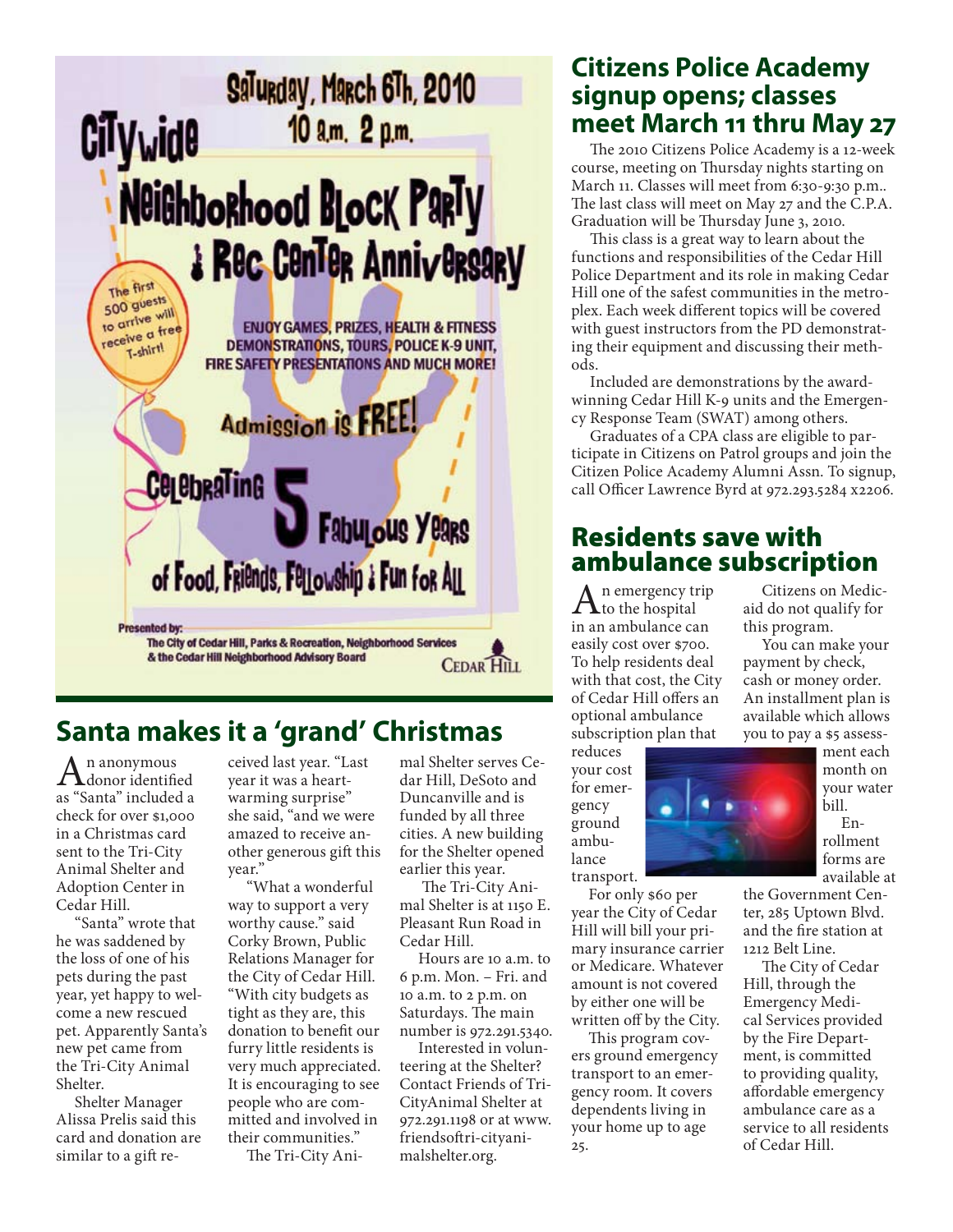## **Traphene Hickman Day Proclamation...**



**Mayor Rob Franke reads the proclamation for Traphene Hickman Day during the January 12 City Council Meeting.**

**Whereas**, Traphene Hickman has epitomized the spirit of devoted community involvement by serving Cedar Hill in many different capacities for over 50 years; and

**Whereas**, Traphene Hickman's active volunteer community service, leadership and civic organization involvements have included service as Interim Director for the Zula B. Wylie Library, Interim Librarian for W.S. Pementer Middle School, President of the Cedar Hill Chamber of Commerce, Cedar Hill Bicentennial and Sesquicentennial Chair, Evangelism Chair for the First United Methodist Church, and Northwood Cedar Hill Women's Board President; and

**Whereas**, the City of Cedar Hill Prides itself in exuding distinctive character with that small town feel. Traphene is a living legend and example of the character the City would like to retain and that many citizens admire and desire to emulate; and

**Whereas**, Traphene knows no strangers, gives of her time, resources and possessions and reveres every person as a child of God; and

**Whereas**, Trapene, while serving as Interim Library Director, has always exhibited service with a smile and is well known and liked for her vibrant personality so much that others g out of their way to be around her; and

**Whereas**, Traphene is loved, admired and appreciated by the City of Cedar Hill, the community at large and all those who know her,

Now, therefore, I, Rob Franke, Mayor of the City of Cedar Hill do hereby proclaim Tuesday, January 12, 2010 as TRAPHENE HICKMAN DAY in Cedar Hill, Texas.

Furthermore, Traphene continues her enthusiastic support of the Zula B. Wylie Library and the City of Cedar Hill and continues to provide her kitchen table for anyone interested for afternoon tea; and

Furthermore, I encourage each of you to imitate her integrity, strong work ethic, humility and sincere heart for others, remembering her service as a dedicated, respected, and valuable part of the Cedar Hill family.

# Community Calendar

## February

## 16 through April 13 Free Federal Income Tax Help by AARP

Tuesdays until April 13. 10:30 a.m. to 2:30 p.m. Zula B. Wylie Library, 225 Cedar St., in the Meeting Room AARP counselors will help residents deal with filing their federal income tax return. This is a free service, provided on a first come/first served basis.

#### 20 Black History Month Celebration

2 p.m. Zula B. Wylie Library, 225 Cedar St., Meeting Room

#### 23 City Council Meeting

6 p.m.Briefing Session, 7 .m. City Council meeting starts Cedar Hill Government Center, 285 Uptown Blvd.

#### 23 Investment Class - Morningstar Orientation

7 p.m. Zula B. Wylie Library, 225 Cedar St., Meeting Room Morningstar Investment Research Center is a comprehensive online investing database. It provides independent opinion and data on more than 23,000 stocks and mutual funds.

Join us for an enlightening training session that will provide you with the skill you need to make the most of this online investing database.

## March

## 1 Readers On The Hill

7 p.m. Zula B. Wylie Library, 225 Cedar St., Meeting Room This month's discussion will be on THE COMMONER by John Burnham Schwartz. This bestselling novel is the mesmerizing, moving, and surprising story of a brutal and controlled existence at once hidden and exposed.

### 6 Citywide Neighborhood Block Party and Rec Center Anniversary Celebration

10 a.m. to 2 p.m. Cedar Hill Recreation Center 310 E. Parkerville This community celebration takes over the entire Rec Center and spills out onto the grounds. Food, fun, fellowship for all. Enjoy games, prizes, health and fitness demonstrations, tours, police K-9 unit exhibition, fire safety demonstrations and much more. Great family event.

### 8 Last day to file application for position on May 8 election ballot

For more information contact the City Secretary at 972.291.5100 ext. 1011 Cedar Hill Government Center, 285 Uptown Blvd.

#### 9 City Council Meeting

6 p.m.Briefing Session, 7 .m. City Council meeting starts Cedar Hill Government Center, 285 Uptown Blvd.

#### 11 Citizens Police Academy Begins

6:30 - 9:30 p.m. Thursdays through May 27 Police and Community Service Center, 601 E. Belt Line Road This program is a a great way to learn about the functions and responsibilities of the Cedar Hill Police Department and its role in making Cedar Hill one of the safest communities in the metroplex.

### 13 Hazardous Household Waste Collection

9-11 a.m. Cedar Hill High School parking lot. For information about acceptable items and recycling options, please visit www.cedarhilltx.com/hhw

**Visit the calendar on www.cedarhilltx.com for more events. To submit your community organization's activity to be consid- ered for this Community Calendar and to be listed on the City's website, please email complete info (including date, time, loca- tion, a contact number or email) to corky.brown@cedarhilltx.com.**